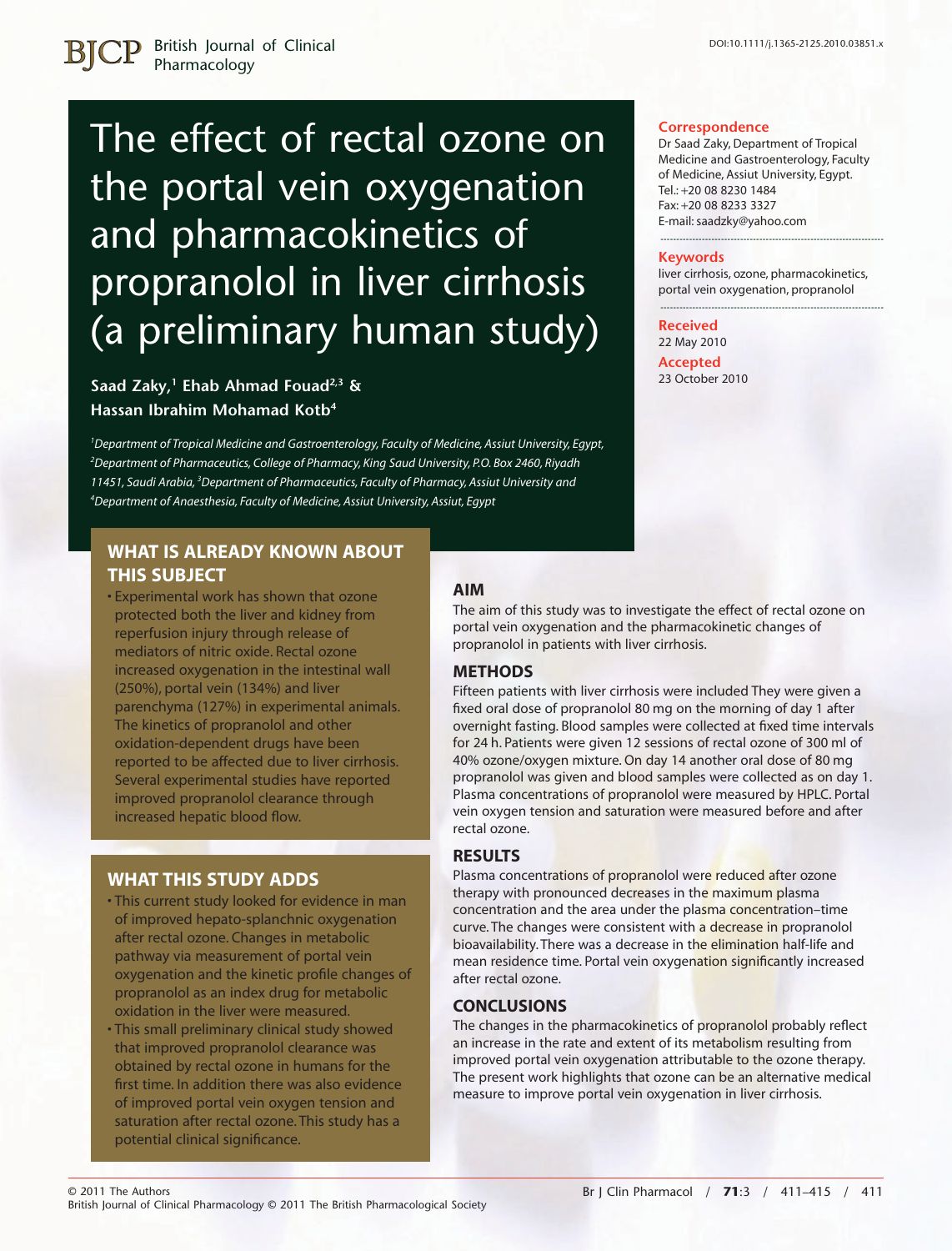# **BICP** S. Zaky et al.

# **Introduction**

The oxygen limitation theory envisages that sinusoidal capillarization results in a significant limitation of access of free oxygen supply to hepatocytes. This theory is supported by the observations of a relative lack of drug metabolism by conjugation compared with oxidative drug metabolism when there is reduced oxygenation in healthy liver tissue *in vitro* (the relative sparing of drug conjugation in cirrhosis and biochemical evidence of hepatic intracellular hypoxia in cirrhosis [1]).

Hichley *et al*. reported that, in isolated perfused cirrhotic rat liver, propranolol clearance was much more sensitive to reduction in oxygen delivery than in the healthy liver [2]. Le Couteur *et al*. reported an improved propranolol clearance via increased hepatic arterial flow in perfused cirrhotic liver. The increased sensitivity of oxidative metabolism to reduced oxygen delivery observed in these studies and the improved metabolism of propanolol through increasing  $O<sub>2</sub>$  delivery led to the prediction that strategies to increase oxygen delivery to the liver would improve liver function [3].

Ozone therapy has been shown to increase muscle and tumour oxygenation by direct measurement using polarographic electrodes [4, 5]. Beside its well known upregulating effect as an antioxidant, ozone has been actively investigated as a protective against free radical damage associated with liver disorders via nitric oxide generation and cellular redox balance, which suggest an important clinical implication particularly in the view of increasing liver transplantation programmes [6]. In addition ozone protected against hepatic ischaemia reperfusion injury in several studies [7]. Knoch & Klug reported enhanced oxygenation of the intestinal wall (250%), portal vein (134%) and liver parenchyma (127%) after rectal insufflation of an ozone-oxygen mixture in animal experiments [8]. Propranolol is a marker of phase I metabolism because more than 90% of propranolol is metabolized by oxidation and is well characterized in normal and cirrhotic liver.

Although studies have shown effects of ozone on physiological processes, it is not generally accepted as a valuable or proven therapy.

This current study is looking for evidence in man of improved hepato-splanchnic oxygenation after rectal ozone using changes in the metabolic pathway via measurement of portal vein oxygenation and the kinetic profile changes of propranolol as an index drug for metabolic oxidation in the liver.

# **Methods**

The study protocol was reviewed and approved by the Ethics Committee of Assiut Faculty of Medicine. This study included 15 patients with liver cirrhosis selected from

among those admitted to the department of Tropical Medicine and Gastroenterology.

A written consent was taken from the patients to be included in this study after complete and clear explanation of the nature, role and safety of the ozone therapy. They were diagnosed according to the known clinical,ultrasonographic and laboratory criteria.They were subjected to the following:

- Thorough history taking to exclude those who received propranolol,
- Meticulous clinical examination,
- Abdominal ultrasonography,
- Laboratory investigations including: liver function tests (prothrombin time, total and differential bilrubin, total protein, albumin, ALT, AST and ALP) and blood picture before and after ozone rectal insufflation.

The patients were given a fixed dose of propranolol 80 mg at the morning of the first day of the study after overnight fasting. Blood samples were then collected at 0.5, 1, 1.5, 2, 2.5, 3, 4, 5, 6, 8, 10, 12 and 24 h with meticulous observation of the pulse and blood pressure.

On the second day all patients received a rectal enema and they were given 12 daily sessions of rectal ozone insufflation at a dose of 300 ml of 40% ozone/oxygen mixture slowly within 30 min. The ozone/oxygen mixture was freshly prepared from an ozone generator (of medical use) (Humazone Promedic, HUMARES, Germany), which is automated and standardized for time, volume and concentration. Plastic ozone resistant syringes and rectal tubes were used for rectal insufflation. Then, the patients were asked to lie recumbent and to avoid passing flatus for at least 30 min.

On day 14, a similar fixed dose of 80 mg propranolol was given to all patients after overnight fasting, as and blood samples were collected at the same time intervals as for day 1 before ozone treatment with close observation of the pulse and blood pressure.

All blood samples were collected in heparinized tubes and immediately centrifuged. The plasma was separated and stored refrigerated at –20°C until analysis.

Plasma concentrations of propranolol were measured by high-pressure liquid chromatography (HPLC). Plasma (0.2 ml) was deproteinized with acetonitrile (0.2 ml), and then a portion (100  $\mu$ I) of the supernatant was analyzed on an ODS/TM (5  $\mu$ m, 25 cm  $\times$  4.6 mm i.d) column using a flow rate of 1 ml min-<sup>1</sup> and fluorescence detection at excitation/ emission wavelengths: 290/358 nm. The mobile phase was made up with ammonium acetate buffer (pH 4.0) : methanol (50 : 50). The propranolol concentration in the sample was determined using a calibration curve prepared by peak height. The calibration curve was linear over the range of between 8 and 200 ng m $I^{-1}$ , with a correlation coefficient of 0.998. The last sample was injected after the addition of external 10  $\text{ng}$  ml<sup>-1</sup> propranolol and subtract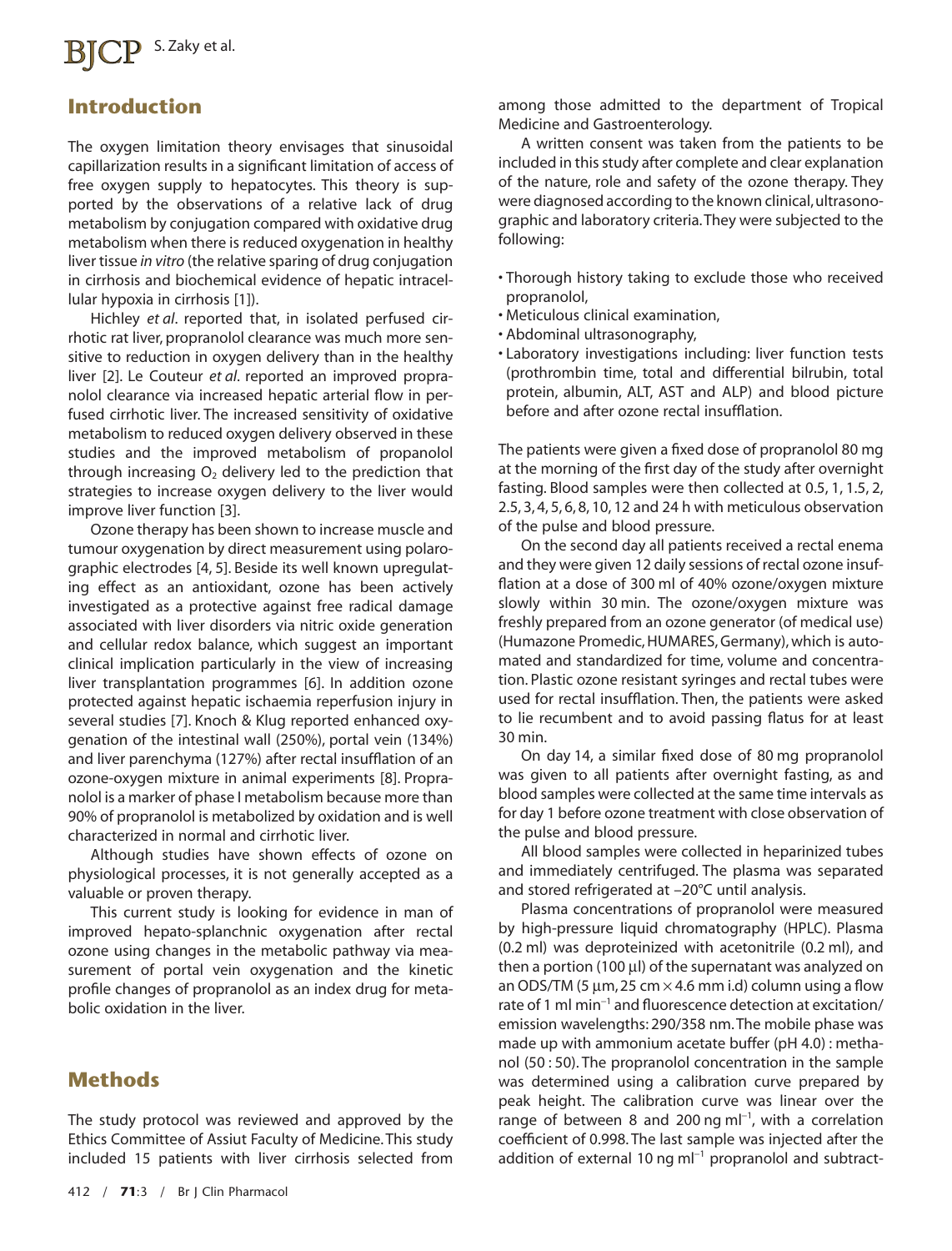ing in calculation. The limit of detection was 9 ng m $I^{-1}$  and interassay coefficient of variation (CV) was 6.2%.

Plasma propranolol concentration *vs.* time data were plotted for comparison of propranolol concentrations before and after ozone treatments.The data obtained were maximum plasma concentration (C<sub>max</sub>) and time to reach it (*t*max). Noncompartmental pharmacokinetics were applied to estimate pharmacokinetic parameters [9]. The area under the curve (AUC) was calculated by the linear trapezoidal rule. The relative changes in the AUC, half-life ( $t_{1/2}$ ), *C*max, and mean residence time (MRT) (%) of propranolol after treatment with ozone compared with that before treatment for each patient were calculated from the change in geometric mean parameters.

The other estimated parameters included MRT  $=$ AUMC/AUC and the total body clearance CL/*F* = *D*/AUC, where CL is total body clearance, *F* is the absolute bioavailability and *D* is the drug dose. The volume of distribution (*V*) was also calculated as ratio to *F* where  $V/F = D/(AUC \times$  $\lambda_z$ ), and  $\lambda_z$  is the elimination rate constant calculated from the slope of the terminal elimination phase. Geometric means and 90% confidence intervals were calculated for the pharmacokinetic parameters.

The patency of the portal vein was assessed by duplex ultrasonography. Two portal blood samples (one at day 1 before the start of ozone and the other within 0.5 h after the last rectal ozone session) were taken under ultrasonographic guide using a spinal needle (22 gauge) in heparinized syringes. Portal vein oxygen tension and saturation were measured using a blood gas analyzer (IC-Synthesis, USA). Follow-up of these patients for a possibility of portal vein complications was done up to 3 weeks after portal vein sampling using duplex ultrasonography.

All results were analyzed with SPSS version 11 for Windows and are presented as mean  $\pm$  SD, Geometric means and 90% CIs were calculated for the pharmacokinetic parameters before and after treatments with ozone and Wilcoxon Signed Ranks Test was used to study differences between portal vein oxygen tension and saturation before and after ozone where the significant level is stated.

# **Results**

All the selected patients were males and their age ranged between 42 and 60 years with a mean of 50.17  $\pm$  5.12 years. Their mean weight was 65.2  $\pm$  2.1 kg. They had liver cirrhosis Child A (nine patients) and Child B (six patients) according to the Child-Pugh classification.

Mean plasma concentrations of propranolol in patients with liver cirrhosis declined after ozone treatment throughout the study reaching a significant reduction at 3, 4 and 24 h (*P* < 0.05) Figure 1, with a significant decrease in *C*max. However, there was no change in *t*max. The area under the blood concentration–time curve (AUC) showed a decrease of 63% of its value after ozone treatment. The



#### **Figure 1**

Mean plasma concentration profile of propranolol  $(\pm 1SD)$  in cirrhotic patients before and after treatment with ozone. Mean before ozone  $(+)$ ; Mean after ozone  $\left( -\right)$ 

#### **Table 1**

Pharmacokinetic parameters of propranolol in cirrhotic patients before and after treatment with ozone

| <b>Parameter</b>                                | <b>Mean before</b> | <b>Mean after</b> | % change |
|-------------------------------------------------|--------------------|-------------------|----------|
| $t_{1/2}$ (h)                                   | 7.889              | 4.811             | 60.99    |
| 90% CI                                          | 5.507, 12.965      | 3.349, 7.805      |          |
| AUC (ng m $I^{-1}$ h)                           | 822.38             | 304.525           | 37.03    |
| 90% CI                                          | 520.4, 1341.1      | 206.6, 464.0      |          |
| $V/F/kg$ (1 kg <sup>-1</sup> )                  | 17.037             | 28.06             |          |
| 90% CI                                          | 10.006, 30.336     | 19.707, 40.456    |          |
| $CL/F/kg$ (1 h <sup>-1</sup> kg <sup>-1</sup> ) | 1.497              | 4.041             |          |
| 90% CI                                          | 0.877, 2.541       | 2.76, 6.133       |          |
| $C_{\text{max}}$ (ng ml)                        | 63.214             | 37.745            | 59.71    |
| 90% CI                                          | 50.521, 81.134     | 28.117, 52.81     |          |
| MRT (h)                                         | 16.438             | 11.376            | 76.50    |
| 90% CI                                          | 11.635, 24.923     | 8.901, 15.453     |          |
| $t_{\rm max}$ (h)                               | 2.335              | 2.121             |          |
| 90% CI                                          | 1.677, 3.323       | 1.006, 3.994      |          |

AUC: area under concentration–time curve,  $V/F = D/(AUC \times \lambda_z)$ , V: volume of distribution, *F*: absolute bioavailability, λ<sub>z</sub>: the elimination rate constant, *D*: drug dose, CL: total body clearance CL*/F* = *D/*AUC, *C*max*:* maximum plasma concentration, MRT: mean residence time,  $t_{\text{max}}$ : time to reach maximum plasma concentration*,* 90% CI: 90% confidence interval, Mean before and after are the geometric mean,. % change = (geometric mean after/geometric mean before)  $\times$  100.

pronounced decreases in *C*max and AUC are consistent with a decrease in propranolol bioavailability.

The changes in the pharmacokinetic parameters presented in Table 1 reflect the increase in the elimination process of propranolol. As propranolol is eliminated as metabolites (the major metabolite is 4-hydroxy propranolol), this means an improvement in the process of its metabolism. Also, CL/*F* values were significantly increased after ozone therapy (Table 1). Consequently, most of the kinetic parameters were significantly decreased, for example,*t***1/2**, MRT,*C*max and relative AUC. Portal vein oxygen tension and saturation were significantly increased after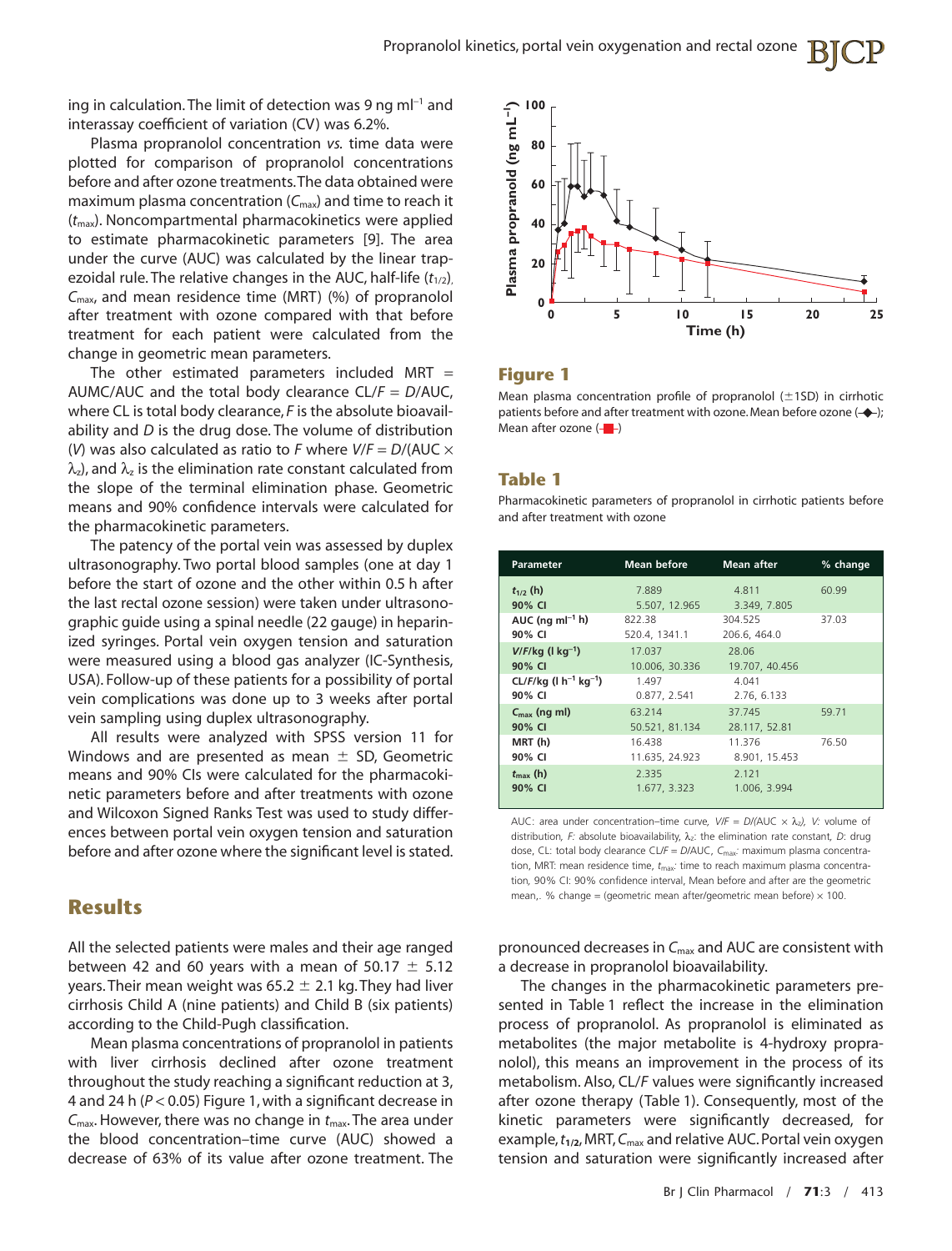#### **Table 2**

Portal vein oxygenation before and after rectal ozone

|                                      | Before ozone After ozone      |                                   | P value* |
|--------------------------------------|-------------------------------|-----------------------------------|----------|
| Portal vein oxygen tension<br>(mmHq) |                               |                                   | 0.001    |
| Mean $\pm$ SD                        | $45.27 \pm 5.42$              | $61.53 \pm 10.91$                 |          |
| Range                                | $36.0 - 52.0$                 | $49.0 - 86.0$                     |          |
| Portal vein oxygen saturation<br>(%) |                               |                                   | 0.001    |
| Mean $\pm$ SD<br>Range               | $82.01 \pm 5.42$<br>71.0-89.4 | $90.37 \pm 4.20$<br>$80.0 - 96.2$ |          |

\*Wilcoxon Signed Ranks Test.



#### **Figure 2**

Portal vein oxygenation before and after rectal ozone insufflation. Before Ozone ( ); After Ozone ( )

rectal ozone as shown in Table 2 and Figure 2. Follow-up of the patients for 3 weeks after portal vein sampling showed no evidence of portal vein complications using duplex ultrasonography.

Liver function tests were done before and after ozone therapy and showed a significant reduction in the prothrombin time from 17.51  $\pm$  1.9 to 16.36  $\pm$  1.9 s (*P* = 0.015). However no significant changes were found in other parameters. A reduction of the baseline heart rate up to 30% was observed after oral administration of propranolol from 90 to 62 beats min<sup>-1</sup> and this correlated with  $C_{\text{max}}$ . After ozone therapy, a 10% reduction of the heart rate was observed. No significant changes in the blood pressure were observed.

# **Discussion**

The pharmacokinetics of propranolol have been extensively studied in normal volunteers and in patients with various disease states. In normal volunteers, propranolol is almost completely absorbed after oral administration but its bioavailability is low (25%) because of the extensive

presystemic metabolism with an elimination half-life of 2 to 4 h [10]. In hepatic cirrhosis the systemic clearance of propranolol decreases and the systemic bioavailability of orally administered drug increases [11]. This is correlated with altered hepatic haemodynamics and functional hepatocytes as well as changes in liver enzyme activity. As propranolol is a marker of oxidation metabolism, it is largely affected by enzymes belonging to the cytochrome P (CYP) family [11].

In this trial, we have set out to assess the clearance kinetics of propranolol in patients with liver cirrhosis before and after the administration of ozone by the rectal route. Patients served as their own control. The main findings from this current study were the decreased bioavailability and improved clearance of propranolol after rectal ozone therapy in patients with liver cirrhosis.The improved clearance of propranolol, which is dependent on enzyme activity phase I metabolism,is primarily dependent on oxygenation rather than hepatic blood flow. This has been confirmed by the increased portal vein oxygenation measured in this study which reached normal oxygen saturation in the portal vein of healthy subjects (85%) [12]. The oxygen limitation theory is important because it leads to the prediction that strategies to optimize liver oxygenation will improve liver function [1]. Our strategy was based upon the premise that increased hepatosplanchnic oxygenation would improve propranolol metabolism after rectal ozone. We confirmed this by the observed increase of portal vein oxygenation after rectal ozone.This evidence was supported by the observation that rectal ozone increased portal blood oxygenation by 134% in animal experiments as reported by Knoch & Klug [8]. This study describes a new concept that the pharmacokinetics of propranolol in liver cirrhosis depend upon the portal vein oxygenation after rectal ozone. In conclusion, it seems from the above mentioned results that ozone can be an alternative medical measure to improve portal vein oxygenation in liver cirrhosis.This study has some limitations: the lack of measurement of the major metabolite of propranolol and the attribution of the change in the AUC after ozone could have been strengthened by repeating the pharmacokinetics in the same patients after a further 14 days off treatment. Lastly, the limited number of the patients may be criticized but it is an experimental concept that needs further large sample studies.

# **Competing interests**

There are no competing interests to declare.

#### **REFERENCES**

**1** Morgan DJ, Mclean AJ. Therapeutic implication of impaired hepatic oxygen diffusion in chronic liver disease. Hepatology 1991; 14: 1280–2.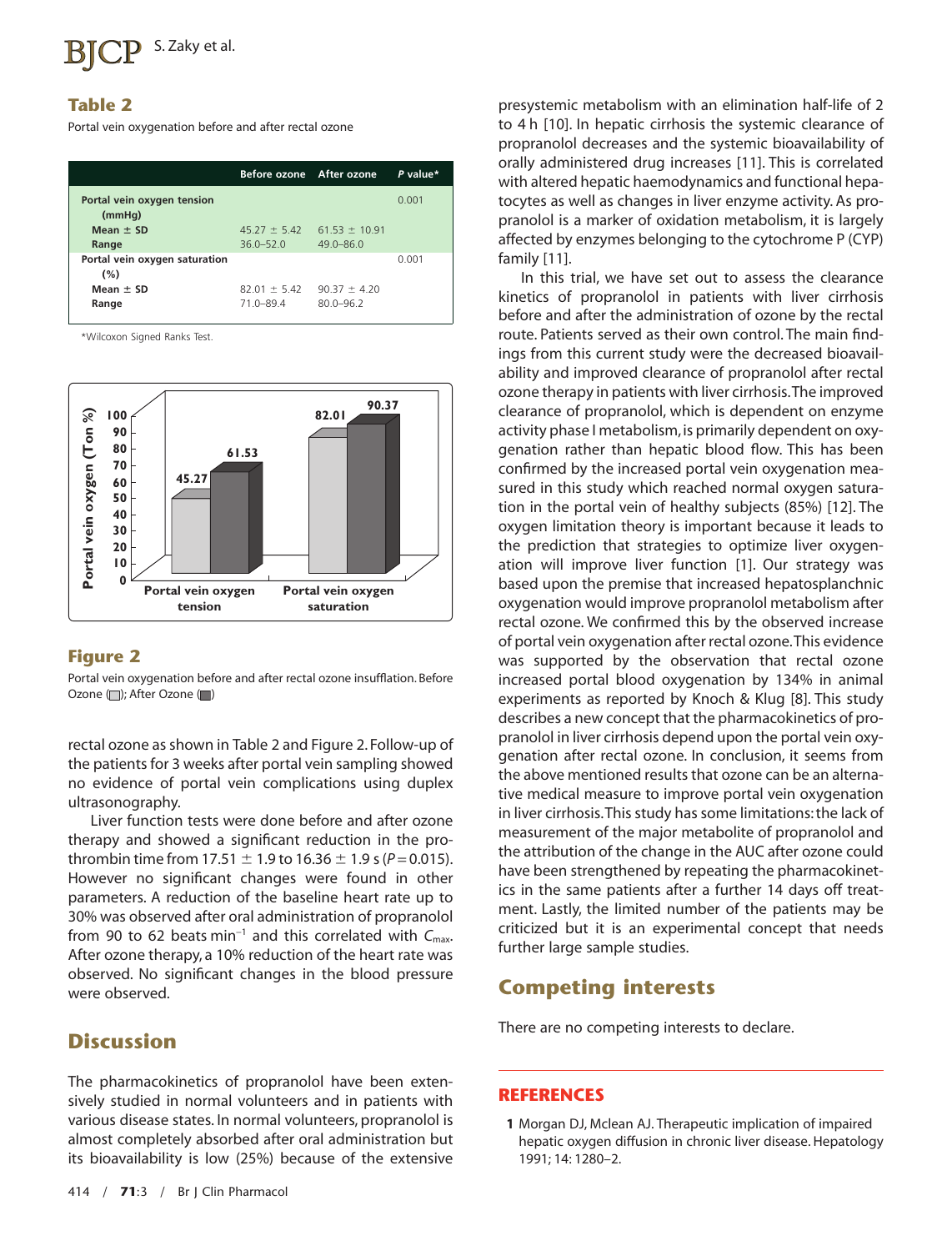- **2** Hichely PL, Mclean AJ, Angus PW, Choo EF, Morgan DJ. Increased sensitivity of propranolol clearance to reduced oxygen delivery in the isolated perfused cirrhotic rat liver. Gastroenterology 1996; 111: 1039–48.
- **3** Le Couteur GD, Hickey H, Harrey PJ, Gready J, Mclean AJ. Hepatic artery flow and proproanolol metabolism in perfused cirrhotic rat liver. J Pharmacol Exp Ther 1999; 289: 1553–8.
- **4** Clavo B, Pérez JL, López L, Suárez G, Lloret M, Rodríguez V, Macías D, Santana M, Morera J, Fiuza D, Robaina F, Günderoth M. Effect of ozone therapy on muscle oxygenation. J Altern Complem Med 2003; 9: 251–6.
- **5** Clavo B, Perez JL, Lopez L, Suarez G, LIoret M, Rodriguez V, Macias D, Santana M, Hernandez MA, Matin-Olive R, Robaina F. Ozone therapy for tumor oxygenation: a pilot study. Evid Based Complement Alternat Med 2004; 1: 93–8.
- **6** Ajamieh HH, Menendez S, Martinez-Sanchez G, Candelario Jalil E, Giuliani AL, Fernandez OSL. Effect of ozone oxidative preconditioning on nitric oxide generation and cellular redox balance in a rat model of hepatic ischemia reperfusion. Liver Int 2004; 24: 55–62.
- **7** Peralta C, León OS, Xaus C, Prats N, Sala Planell E, Puig-Parellada P, Gelpí E, Roselló-Catafau J. Protective effect of ozone treatment on the injury associated with hepatic ischemia reperfusion: antioxidant–pro-oxidant balance. Free Rad Res 1999; 31: 191–6.
- **8** Knoch HG, Klug W. Ozone-oxygen therapy in proctology. Ter Arkh 1990; 62: 93–8.
- **9** Shargel L, Yu ABC. Applied Biopharmaceutics and Pharmacokinetics, 3rd edn. New York: Prentice-Hall International Inc, 1993.
- **10** Duchateau GS, Zuidema J, Merkus FW. Bioavailability of propranolol after oral, sublingual and intranasal administration. Pharmacokin Res 1988; 3: 108–11.
- **11** Mclean AJ, Morgan DJ. Clinical pharmacokinetics in patients with liver cirrhosis. Clin Pharacokinet 1991; 1: 42–69.
- **12** Morgan GE, Mikhail MS, Murray MJ. Hepatic physiology and anesthesia. In: Clinical Anesthesiology, 4<sup>th</sup> edn. Section 4, Chapter 34. Morgan GE, Mikhail MS, Murray MJ, eds. New York: McGraw-Hill Companies, 2006; 708–23.